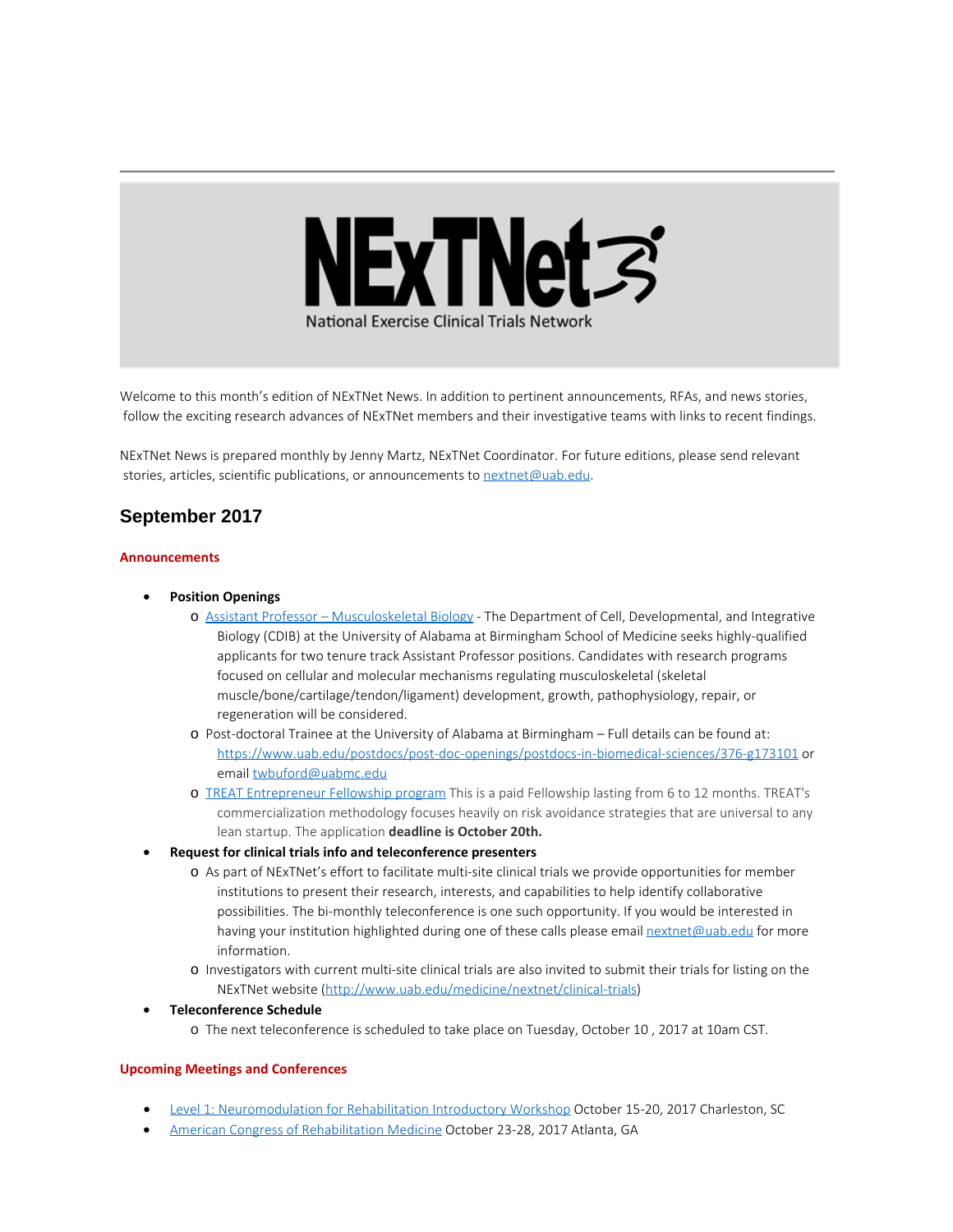- $\cdot$  6<sup>th</sup> Annual International Symposium on Regenerative Rehabilitation November 1-3, 2017, Pittsburgh, PA
- · [Clinical Research for Regenerative Rehabilitation and Rehabilitation Strategies in Preclinical Models: An](http://www.ar3t.pitt.edu/symposium2017/workshops.html) [Overview of the Fundamentals](http://www.ar3t.pitt.edu/symposium2017/workshops.html) November 3, 2017, Pittsburgh, PA
- · [Physiology and Pathophysiology Consequences of Sickle Cell Disease](http://www.the-aps.org/mm/Conferences/APS-Conferences/2017-Conferences/Sickle-Cell) November 6-8, 2017, Washington, DC
- [American Society for NeuroRehabilitation](https://www.asnr.com/i4a/pages/index.cfm?pageID=3769) November 9-10, 2017 Baltimore, MD
- $\bullet$  4<sup>th</sup> Federal Interagency Conference on TBI June 11-15, 2018

# **New Findings from NExTNet Investigators**

## **Aging**

· [A relative L-arginine deficiency contributes to endothelial dysfunction across the stages of the menopausal](https://www.ncbi.nlm.nih.gov/pubmed/28904082) [transition.](https://www.ncbi.nlm.nih.gov/pubmed/28904082)

## **Cancer**

- · [Erratum: Inflammation of mammary adipose tissue occurs in overweight and obese patients exhibiting early](https://www.ncbi.nlm.nih.gov/pubmed/28884144)[stage breast cancer.](https://www.ncbi.nlm.nih.gov/pubmed/28884144)
- · [Obesity and Endometrial Cancer: A Lack of Knowledge but Opportunity for Intervention.](https://www.ncbi.nlm.nih.gov/pubmed/28937804)
- · [Dose-response effects of aerobic exercise on body composition among colon cancer survivors: a randomised](https://www.ncbi.nlm.nih.gov/pubmed/28934762) [controlled trial.](https://www.ncbi.nlm.nih.gov/pubmed/28934762)
- [Strategic recruitment of an ethnically diverse cohort of overweight survivors of breast cancer with lymphedema.](https://www.ncbi.nlm.nih.gov/pubmed/28881471)

## **Cardiovascular**

- · [Challenges with Percent Predicted Maximum VO2 in Patients with Heart Failure.](https://www.ncbi.nlm.nih.gov/pubmed/28938247)
- · [Early Identification of Patients with Acute Decompensated Heart Failure.](https://www.ncbi.nlm.nih.gov/pubmed/28887109)
- · [Recent Advances: Mechanisms and Subclinical Consequences of Aortic Stiffness.](https://www.ncbi.nlm.nih.gov/pubmed/28874465)

# **Cell and Molecular Biology**

- · [Exercise training-induced modification of the gut microbiota persists after microbiota colonization and](http://www.ncbi.nlm.nih.gov/pubmed/28862530) [attenuates the response to chemically-induced colitis in gnotobiotic mice.](http://www.ncbi.nlm.nih.gov/pubmed/28862530)
- · [Near-infrared spectroscopy of superficial and deep rectus femoris reveals markedly different exercise response](https://www.ncbi.nlm.nih.gov/pubmed/28912130) [to superficial vastus lateralis.](https://www.ncbi.nlm.nih.gov/pubmed/28912130)
- · [Promoting Drp1-mediated mitochondrial fission in midlife prolongs healthy lifespan of Drosophila melanogaster.](https://www.ncbi.nlm.nih.gov/pubmed/28878259)
- · [Triheptanoin versus trioctanoin for long-chain fatty acid oxidation disorders: a double blinded, randomized](https://www.ncbi.nlm.nih.gov/pubmed/28871440) [controlled trial.](https://www.ncbi.nlm.nih.gov/pubmed/28871440)

# **Exercise – Diet/Disease/Drug/Device/Environmental Interactions**

- · [NCB5OR Deficiency in the Cerebellum and Midbrain Leads to Dehydration and Alterations in Thirst Response,](http://www.ncbi.nlm.nih.gov/pubmed/28887630) [Fasted Feeding Behavior, and Voluntary Exercise in Mice.](http://www.ncbi.nlm.nih.gov/pubmed/28887630)
- · [The Effects of Intravenous Low Dose Dopamine Infusion on Glucose Regulation during Prolonged Aerobic](https://www.ncbi.nlm.nih.gov/pubmed/28931543) [Exercise.](https://www.ncbi.nlm.nih.gov/pubmed/28931543)
- · [The Healthy Hearts and Kidneys \(HHK\) study: Design of a 2×2 RCT of technology-supported self-monitoring and](https://www.ncbi.nlm.nih.gov/pubmed/28867396) [social cognitive theory-based counseling to engage overweight people with diabetes and chronic kidney disease](https://www.ncbi.nlm.nih.gov/pubmed/28867396) [in multiple lifestyle changes.](https://www.ncbi.nlm.nih.gov/pubmed/28867396)
- · [Design and development of a mobile exercise application for home care aides and older adult medicaid home](https://www.ncbi.nlm.nih.gov/pubmed/28937931) [and community-based clients.](https://www.ncbi.nlm.nih.gov/pubmed/28937931)
- [Role of Inactivity in Chronic Diseases: Evolutionary Insight and Pathophysiological Mechanisms.](https://www.ncbi.nlm.nih.gov/pubmed/28814614)

# **Metabolic**

- · [Case Studies in Physiology: Skeletal Muscle Mitochondrial Protein Synthesis and Respiration in Response to the](https://www.ncbi.nlm.nih.gov/pubmed/28883046) [Energetic Stress of an Ultra-Endurance Race.](https://www.ncbi.nlm.nih.gov/pubmed/28883046)
- · [A Practical and Time-Efficient High-Intensity Interval Training Program Modifies Cardio-Metabolic Risk Factors in](https://www.ncbi.nlm.nih.gov/pubmed/28943861) [Adults with Risk Factors for Type II Diabetes.](https://www.ncbi.nlm.nih.gov/pubmed/28943861)
- · [Exercise Oscillatory Ventilation: Inter-reviewer Agreement and a Novel Determination.](https://www.ncbi.nlm.nih.gov/pubmed/28902683)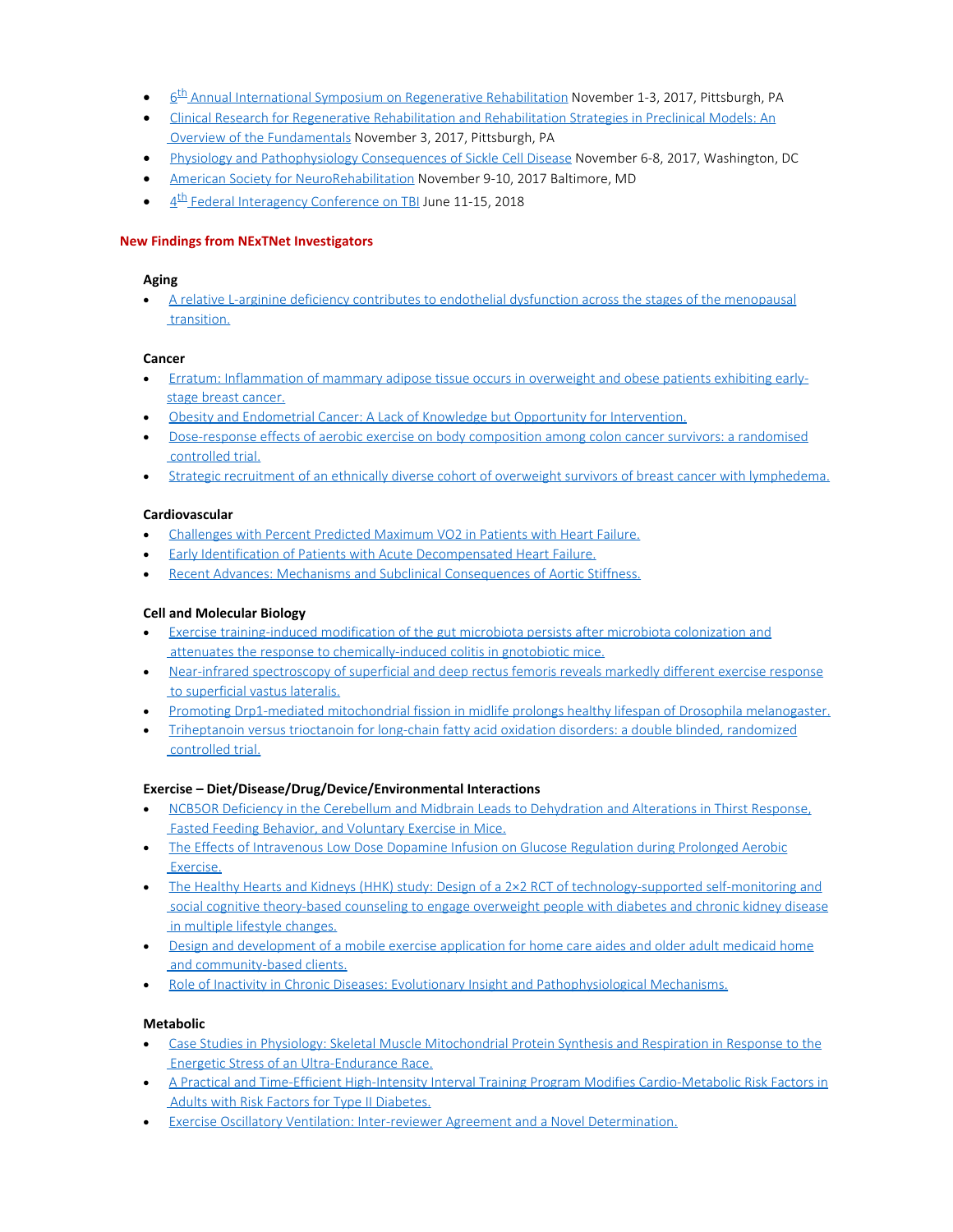· [Energy-matched moderate and high intensity exercise training improves nonalcoholic fatty liver disease risk](https://www.ncbi.nlm.nih.gov/pubmed/28941598) [independent of changes in body mass or abdominal adiposity - a randomized trial.](https://www.ncbi.nlm.nih.gov/pubmed/28941598)

# **Neuroscience and Stroke**

[A review of the effects of physical activity and sports concussion on brain function and anatomy.](https://www.ncbi.nlm.nih.gov/pubmed/28893565)

# **Pulmonary**

- · [Variability in objective and subjective measures affects baseline values in studies of patients with COPD.](https://www.ncbi.nlm.nih.gov/pubmed/28934249)
- [Alveolar eosinophilia in current smokers with chronic obstructive pulmonary disease in the SPIROMICS cohort.](https://www.ncbi.nlm.nih.gov/pubmed/28916185)

#### **Other**

- · [A restatement of the natural science evidence base concerning the health effects of low-level ionizing radiation.](https://www.ncbi.nlm.nih.gov/pubmed/28904138)
- · [Objectively Assessed Physical Activity and Weight Loss Maintenance among Individuals Enrolled in a Lifestyle](https://www.ncbi.nlm.nih.gov/pubmed/28940967) [Intervention.](https://www.ncbi.nlm.nih.gov/pubmed/28940967)

## **Additional New Findings**

- · [Physical Activity and Nutrition INfluences In ageing \(PANINI\): consortium mission statement.](http://www.ncbi.nlm.nih.gov/pubmed/28864957)
- · [Moderate-to-vigorous physical activity, but not sedentary time, predicts changes in cardiometabolic risk factors](http://www.ncbi.nlm.nih.gov/pubmed/28864577) [in 10-y-old children: the Active Smarter Kids Study.](http://www.ncbi.nlm.nih.gov/pubmed/28864577)
- · [Effectiveness of postoperative home-exercise compared with usual care on kinesiophobia and physical activity](http://www.ncbi.nlm.nih.gov/pubmed/28862315) [in spondylolisthesis: A randomized controlled trial.](http://www.ncbi.nlm.nih.gov/pubmed/28862315)
- · [Physical activity influences the immune system of breast cancer patients.](http://www.ncbi.nlm.nih.gov/pubmed/28862198)
- · [Benefits of lifelong exercise training on left ventricular function after myocardial infarction.](http://www.ncbi.nlm.nih.gov/pubmed/28862031)
- [Physical activity and advanced cancer: the views of oncology and palliative care physicians in Ireland.](http://www.ncbi.nlm.nih.gov/pubmed/28861844)
- [Exercise for osteoporosis: how to navigate between overeagerness and defeatism.](http://www.ncbi.nlm.nih.gov/pubmed/28860417)
- [Exercise-Induced Changes in Glucose Metabolism Promote Physiologic Cardiac Growth.](http://www.ncbi.nlm.nih.gov/pubmed/28860122)
- · [Effectiveness of exercise programs in ankylosing spondylitis: A meta-analysis of randomized controlled trials.](http://www.ncbi.nlm.nih.gov/pubmed/28860095)
- Jump step a community based participatory approach to physical activity & amp; mental wellness.
- [Influence of muscle mass in the assessment of lower limb strength in COPD: validation of the prediction](http://www.ncbi.nlm.nih.gov/pubmed/28866643) [equation.](http://www.ncbi.nlm.nih.gov/pubmed/28866643)
- [Acute effects of direct inhibitory pressure over the biceps brachii myotendinous junction on skeletal muscle](http://www.ncbi.nlm.nih.gov/pubmed/28866370) [activation and force output.](http://www.ncbi.nlm.nih.gov/pubmed/28866370)
- · [MicroRNA-20a participates in the aerobic exercise-based prevention of coronary artery disease by targeting](http://www.ncbi.nlm.nih.gov/pubmed/28888922) [PTEN.](http://www.ncbi.nlm.nih.gov/pubmed/28888922)
- · [Exercise intervention attenuates hyperhomocysteinemia-induced aortic endothelial oxidative injury by](http://www.ncbi.nlm.nih.gov/pubmed/28888894) [regulating SIRT1 through mitigating NADPH oxidase/LOX-1 signaling.](http://www.ncbi.nlm.nih.gov/pubmed/28888894)
- · [The Hypothalamic Regulation of Metabolic Adaptations to Exercise.](http://www.ncbi.nlm.nih.gov/pubmed/28887871)
- · [Exercise-Induced Catecholamines Activate the Hippo Tumor Suppressor Pathway to Reduce Risks of Breast](http://www.ncbi.nlm.nih.gov/pubmed/28887324) [Cancer Development.](http://www.ncbi.nlm.nih.gov/pubmed/28887324)
- [Does resistance exercise performed during dialysis modulate Nrf2 and NF-](http://www.ncbi.nlm.nih.gov/pubmed/28887058)κB in patients with chronic kidney [disease?](http://www.ncbi.nlm.nih.gov/pubmed/28887058)
- · [Promoting physical activity in worksite settings: results of a German pilot study of the online intervention](http://www.ncbi.nlm.nih.gov/pubmed/28886734) [Healingo fit.](http://www.ncbi.nlm.nih.gov/pubmed/28886734)
- · [Cold Acclimation Does Not Alter Physiological or Perceptual Responses During Subsequent Exercise in the Heat.](http://www.ncbi.nlm.nih.gov/pubmed/28885962)
- · [Reliability of the Shuttle Walk Test With Controlled Incremental Velocity in Patients With Difficult-to-Control](http://www.ncbi.nlm.nih.gov/pubmed/28885280) [Asthma.](http://www.ncbi.nlm.nih.gov/pubmed/28885280)
- · [Physical training improves visceral adipose tissue health by remodelling extracellular matrix in rats with estrogen](http://www.ncbi.nlm.nih.gov/pubmed/28884865) [absence: a gene expression analysis.](http://www.ncbi.nlm.nih.gov/pubmed/28884865)
- · [Pelvic floor muscle activity during impact activities in continent and incontinent women: a systematic review.](http://www.ncbi.nlm.nih.gov/pubmed/28884367)
- · [The connection between exercise addiction and orthorexia nervosa in German fitness sports.](http://www.ncbi.nlm.nih.gov/pubmed/28884261)
- [Do implicit attitudes toward physical activity and sedentary behavior prospectively predict objective physical](http://www.ncbi.nlm.nih.gov/pubmed/28884258) [activity among persons with obesity?](http://www.ncbi.nlm.nih.gov/pubmed/28884258)
- [Expanding the investigation of meaningful effects in physiology research.](http://www.ncbi.nlm.nih.gov/pubmed/28884014)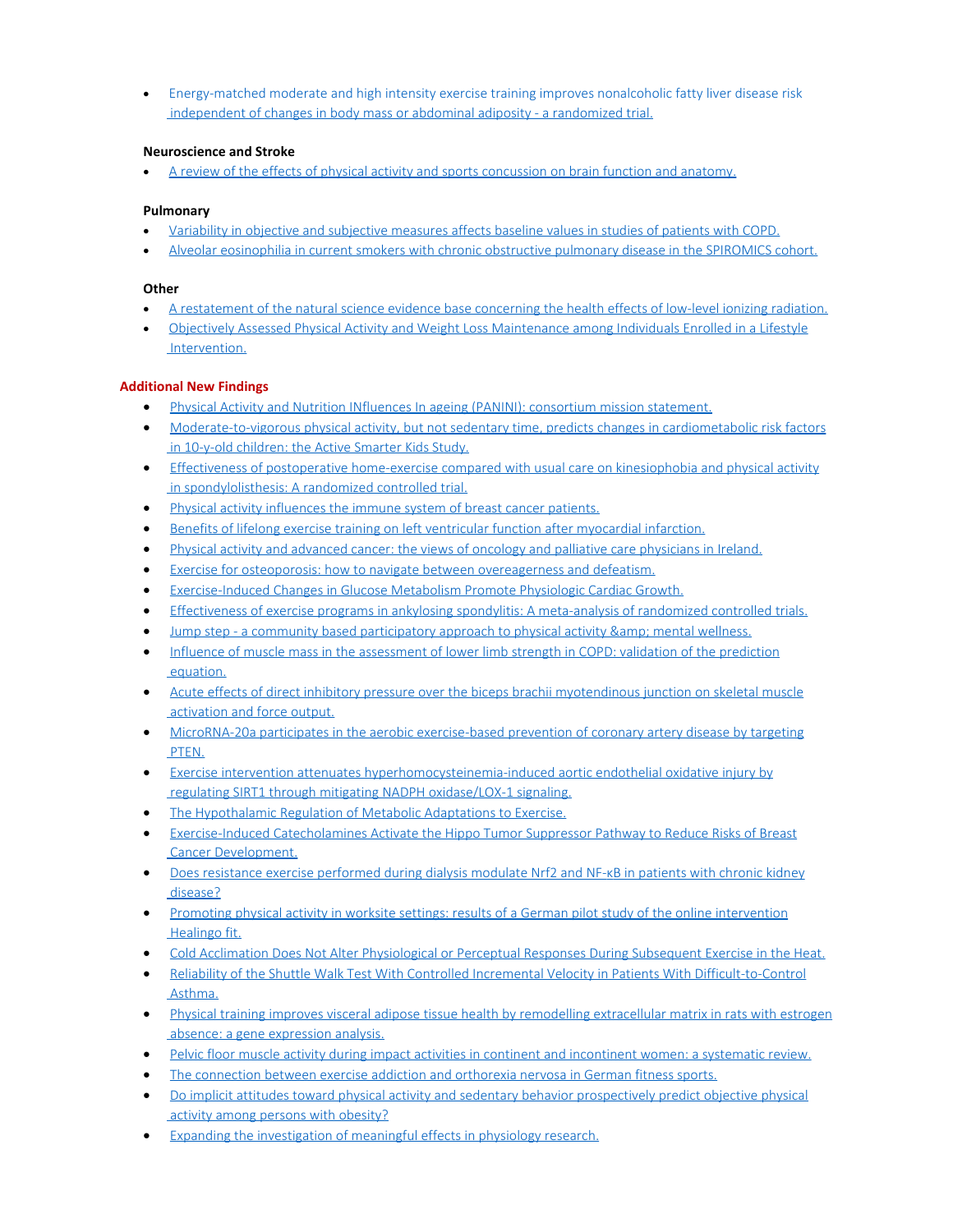- [Are indexed values better for defining exercise pulmonary hypertension?](http://www.ncbi.nlm.nih.gov/pubmed/28889109)
- · [Exercise intervention attenuates hyperhomocysteinemia-induced aortic endothelial oxidative injury by](http://www.ncbi.nlm.nih.gov/pubmed/28888894)  [regulating SIRT1 through mitigating NADPH oxidase/LOX-1 signaling.](http://www.ncbi.nlm.nih.gov/pubmed/28888894)
- [Evaluating the essential role of RONS in vivo in exercised human muscle.](http://www.ncbi.nlm.nih.gov/pubmed/28887887)
- · [The Hypothalamic Regulation of Metabolic Adaptations to Exercise.](http://www.ncbi.nlm.nih.gov/pubmed/28887871)
- [Managing childhood and adolescent attention-deficit/hyperactivity disorder \(ADHD\) with exercise: A systematic](http://www.ncbi.nlm.nih.gov/pubmed/28917364)  [review.](http://www.ncbi.nlm.nih.gov/pubmed/28917364)
- [Dance is more than therapy: Qualitative analysis on therapeutic dancing classes for Parkinson's.](http://www.ncbi.nlm.nih.gov/pubmed/28917359)
- · [Distance-delivered physical activity interventions for childhood cancer survivors: A systematic review and meta](http://www.ncbi.nlm.nih.gov/pubmed/28917267)[analysis.](http://www.ncbi.nlm.nih.gov/pubmed/28917267)
- · [Exercise prescription for patients with multiple sclerosis; potential benefits and practical recommendations.](http://www.ncbi.nlm.nih.gov/pubmed/28915856)
- [The Role of Brain Structure in Predicting Adherence to A Physical Activity Regimen.](http://www.ncbi.nlm.nih.gov/pubmed/28914724)
- · [Resistance training status modifies inflammatory response to explosive and hypertrophic resistance exercise](http://www.ncbi.nlm.nih.gov/pubmed/28914426)  [bouts.](http://www.ncbi.nlm.nih.gov/pubmed/28914426)
- [Exercise and Competitive Sport: Physiology, Adaptations, and Uncertain Long-Term Risks.](http://www.ncbi.nlm.nih.gov/pubmed/28913725)
- · [Low physical activity is related to clustering of risk factors for fracture-a 2-year prospective study in children.](http://www.ncbi.nlm.nih.gov/pubmed/28913570)
- [Reduced Spanish Version of Participation Motives Questionnaire for Exercise and Sport: Psychometric](http://www.ncbi.nlm.nih.gov/pubmed/28912654)  [Properties, Social/Sport Differences.](http://www.ncbi.nlm.nih.gov/pubmed/28912654)
- [Understanding the Science of Resistance Training: An Evolutionary Perspective.](http://www.ncbi.nlm.nih.gov/pubmed/28918566)
- · [Prescribed exercise programs may not be effective in reducing impairments and improving activity during upper](http://www.ncbi.nlm.nih.gov/pubmed/28941967)  [limb fracture rehabilitation: a systematic review.](http://www.ncbi.nlm.nih.gov/pubmed/28941967)
- · [Fragmented QRS complex as a predictor of exercise-related sudden cardiac death.](http://www.ncbi.nlm.nih.gov/pubmed/28940877)
- [Serum IL-15 and IL-15Ra levels are decreased in lean and obese physically active humans.](http://www.ncbi.nlm.nih.gov/pubmed/28940555)
- · [Physical Activity in Preventing Alzheimer's Disease and Cognitive Decline: A Narrative Review.](http://www.ncbi.nlm.nih.gov/pubmed/28940148)
- [Physical activity and the risk of hip fracture in the elderly: a prospective cohort study.](http://www.ncbi.nlm.nih.gov/pubmed/28940092)
- · [Satellite cell activation and mTOR signaling pathway response to resistance and combined exercise in elite](http://www.ncbi.nlm.nih.gov/pubmed/28940037)  [weight lifters.](http://www.ncbi.nlm.nih.gov/pubmed/28940037)
- · [Optimal timing of exercise for influencing energy intake in children during school lunch.](http://www.ncbi.nlm.nih.gov/pubmed/28939408)
- · [Effect of a physical activity programme in the aquatic environment on haemodynamic constants in pregnant](http://www.ncbi.nlm.nih.gov/pubmed/28939330)  [women.](http://www.ncbi.nlm.nih.gov/pubmed/28939330)
- [The role of episodic postprandial peptides in exercise-induced compensatory eating.](http://www.ncbi.nlm.nih.gov/pubmed/28938473)
- [Best practice guidelines for the measurement of physical activity levels in stroke survivors: a secondary analysis](http://www.ncbi.nlm.nih.gov/pubmed/28938232)  [of an observational study.](http://www.ncbi.nlm.nih.gov/pubmed/28938232)
- · [Self-Regulation and Implicit Attitudes Toward Physical Activity Influence Exercise Behavior.](http://www.ncbi.nlm.nih.gov/pubmed/28937320)
- · [The Reproducibility of 4-km Time Trial \(TT\) Performance Following Individualised Sodium Bicarbonate](http://www.ncbi.nlm.nih.gov/pubmed/28936625)  [Supplementation: a Randomised Controlled Trial in Trained Cyclists.](http://www.ncbi.nlm.nih.gov/pubmed/28936625)
- · [The health benefits and constraints of exercise therapy for wheelchair users: A clinical commentary.](http://www.ncbi.nlm.nih.gov/pubmed/28936414)
- · [Effectiveness of an interactive telerehabilitation system with home-based exercise training in patients after total](http://www.ncbi.nlm.nih.gov/pubmed/28934966)  [hip or knee replacement: study protocol for a multicenter, superiority, no-blinded randomized controlled trial.](http://www.ncbi.nlm.nih.gov/pubmed/28934966)
- · [Vigorous Physical Activity is Associated with Regular Aerobic Exercise-Induced Increased Serum Testosterone](http://www.ncbi.nlm.nih.gov/pubmed/28934816)  [Levels in Overweight/Obese Men.](http://www.ncbi.nlm.nih.gov/pubmed/28934816)

# **RFAs / FOAs**

- Tailoring Cardiac Rehabilitation to Enhance Participation of Older Adults (R01) [RFA-AG-18-016](https://grants.nih.gov/grants/guide/rfa-files/RFA-AG-18-016.html)
- Increasing Use of Cardiovascular and Pulmonary Rehabilitation in Traditional and Community Settings (R61/R33) [RFA-HL-18-019](https://grants.nih.gov/grants/guide/rfa-files/RFA-HL-18-019.html)
- Coordinating Center for Claude D. Pepper Older Americans Independence Centers (U24) [RFA-AG-18-008](https://grants.nih.gov/grants/guide/rfa-files/RFA-AG-18-008.html)
- Paul B Beeson Emerging Leaders Career Development Award in Aging (K76) [RFA-AG-18-006](https://grants.nih.gov/grants/guide/rfa-files/RFA-AG-18-006.html)
- NIMH Biobehavioral Research Awards for Innovative New Scientists (NIMH BRAINS) (R01) [RFA-MH-18-200](https://grants.nih.gov/grants/guide/rfa-files/RFA-MH-18-200.html)
- Symptom Cluster Characterization in Chronic Conditions (R01) [PA-17-462](https://grants.nih.gov/grants/guide/pa-files/PA-17-462.html?utm_source=Email_marketing&utm_campaign=Monday_September_18_2017&cmp=1&utm_medium=HTMLEmail)
- Symptom Cluster Characterization in Chronic Conditions (R21) **[PA-17-461](https://grants.nih.gov/grants/guide/pa-files/PA-17-461.html?utm_source=Email_marketing&utm_campaign=Monday_September_18_2017&cmp=1&utm_medium=HTMLEmail)**
- · BRAIN Initiative: Research on the Ethical Implications of Advancements in Neurotechnology and Brian Science (R01) [RFA-MH-18-500](https://grants.nih.gov/grants/guide/rfa-files/RFA-MH-18-500.html?utm_source=Email_marketing&utm_campaign=Monday_September_18_2017&cmp=1&utm_medium=HTMLEmail)